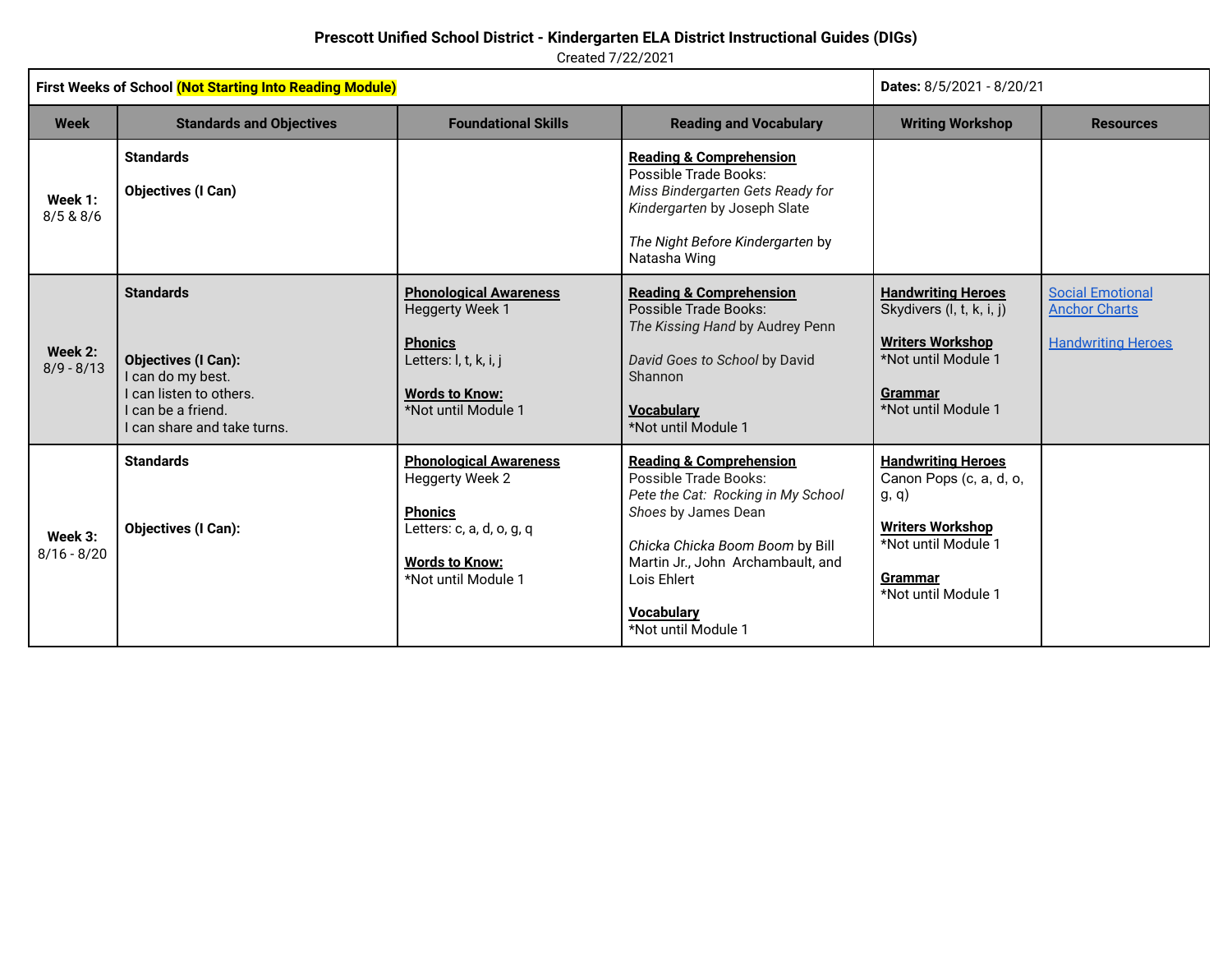| <b>Module 1: Curious About Kindergarten</b>                           |                                                                                                                                                                                                                                                                                                                                                                                 | Essential Questions: What will I discover in Kindergarten?                                                                                                                                          |                                                                                                                                                                                                                                                       | Dates: 8/23/2021-9/17/2021                                                                                                                                                     |                                                                                                                                                                         |
|-----------------------------------------------------------------------|---------------------------------------------------------------------------------------------------------------------------------------------------------------------------------------------------------------------------------------------------------------------------------------------------------------------------------------------------------------------------------|-----------------------------------------------------------------------------------------------------------------------------------------------------------------------------------------------------|-------------------------------------------------------------------------------------------------------------------------------------------------------------------------------------------------------------------------------------------------------|--------------------------------------------------------------------------------------------------------------------------------------------------------------------------------|-------------------------------------------------------------------------------------------------------------------------------------------------------------------------|
|                                                                       | <b>Standards/Objectives</b>                                                                                                                                                                                                                                                                                                                                                     | <b>Foundational Skills</b>                                                                                                                                                                          | <b>Reading and Vocabulary</b>                                                                                                                                                                                                                         | <b>Writing Workshop</b>                                                                                                                                                        | <b>Resources</b>                                                                                                                                                        |
| <b>Module 1</b><br>Week 1<br>8/23-8/27                                | <b>Standards</b><br>RL.1 - RL.10, RF.1b, RF.1f, RF.2, RF.3c, SL.1,<br>SL.2, L. 5c, L.6, WF.1b, WF. 3d, W.1<br><b>Objectives (I Can):</b><br>• I can listen to a story.<br>. I can identify, name the sounds for, and<br>write letters v, w, x, and y.<br>. I can read and write the word 'the'.<br>· I can identify names as nouns.                                             | <b>Phonological Awareness</b><br><b>Heggerty Week 3</b><br><b>Phonics</b><br>Letters: v, w, x, y<br>Words to Know: the<br><b>Print Concepts:</b><br>Book Orientation, book handling                 | <b>Reading &amp; Comprehension</b><br>Read Aloud: Keisha Ann Can!<br>Big Book: School Day!<br><b>Vocabulary</b><br>Topic Words: discover, dream,<br>partners<br>Power Words: plan, polite, share                                                      | <b>Handwriting Heroes</b><br>Skiers (v, w, x, y)<br><b>Writers Workshop</b><br>Opinion writing<br>Pg. T34, T44, T56, T66, T76<br>Grammar<br>Nouns for people                   | <b>Module 1 Online Tools</b><br>(Display & Engage)<br><b>Module 1 Writing</b><br>anchor charts<br><b>Module 1 Grammar</b><br>anchor charts<br><b>Handwriting heroes</b> |
| Module 1<br>Week 2<br>$8/30 - 9/3$                                    | <b>Standards</b><br>RL.1 - RL.10, RF.1b, RF.1f, RF.2, RF.3c, SL.1,<br>SL.2, L. 5c, L.6, WF.1b, WF. 3d, W.1<br><b>Objectives (I Can):</b><br>• I can listen to a story and answer<br>questions about it.<br>• I can identify, produce the sounds for,<br>and write letters h, b, r, n, m, p.<br>. I can read and write the word 'a'.                                             | <b>Phonological Awareness</b><br><b>Heggerty Week 4</b><br><b>Phonics</b><br>Letters: h, b, r, n, m, p<br>Words to Know: a<br><b>Print Concepts:</b><br>Book Orientation, turning pages             | <b>Reading &amp; Comprehension</b><br>Read Aloud: A Squiggly Story<br>Big Book: One Happy Classroom<br><b>Vocabularv</b><br><b>Word Meaning: Meaning Clues</b><br>Power Words: idea, offer, stuck                                                     | <b>Handwriting Heroes</b><br>Bouncers (h, b, r, n, m, p)<br><b>Writers Workshop</b><br>Opinion writing<br>Pg. T94, T104, T116, T126,<br>T136<br><b>Grammar</b><br><b>Nouns</b> | <b>Heart Word Cards (print</b><br>4 to a page)                                                                                                                          |
| Module 1<br>Week 3<br>$9/7 - 9/10$<br>*No<br>school 9/6               | <b>Standards:</b><br>RL.4, RL.5, RF.1f, RF.2, RF.3c, RL.1a, WF.1b,<br>WF.2, L.5d, L.6<br><b>Objectives (I Can):</b><br>· I can identify parts of a book.<br>• I can identify, produce the sounds for,<br>and write letters s, u, f, e, z.<br>. I can read and write the word 'see'.<br>• I can recognize verbs in a sentence.                                                   | <b>Phonological Awareness</b><br>Heggerty Week 5<br><b>Phonics</b><br>Letters: s, u, f, e, z<br>Words to Know: see<br><b>Print Concepts:</b><br>Book Parts: Cover, Title, Author<br>and Illustrator | <b>Reading &amp; Comprehension</b><br>Read Aloud: Kindergarten Kids<br>Big Book: School Bus<br><b>Vocabulary</b><br><b>Word Meaning: Meaning Clues</b><br>Power Words: clue, mistake,<br>puzzled                                                      | <b>Handwriting Heroes</b><br>Surfers (s,u,f,e,z)<br><b>Writers Workshop</b><br>Opinion writing<br>Pg. T154, T164, T176, T186<br><b>Grammar</b><br>Past-tense verbs             |                                                                                                                                                                         |
| Module 1<br>Week 4<br>$9/13 - 9/17$<br>*9/16-9/17<br>are half<br>days | <b>Standards</b><br>RI.1, RI.2, RI.3, RI.4, RI.5, RI.6, RI.7, RI.10,<br>RF.1b, RF.1f, RF.2, RF.3c, SL.1, SL.2, L. 5c,<br>L.6, WF.1b, WF. 3d, W.1<br><b>Objectives (I Can):</b><br>. I can name the author or illustrator of a<br>book and describe what they do.<br>· I can identify, produce the sounds for,<br>and write letters m, s<br>. I can read and write the word 'I'. | <b>Phonological Awareness</b><br>Heggerty Week 6<br><b>Phonics</b><br>Letters: m, s<br>Words to Know: I<br><b>Print Concepts:</b><br>Book Parts: Title Page, Tile,<br>Author and Illustrator        | <b>Reading &amp; Comprehension</b><br>Read Aloud: Schools Around the<br>World<br>Big Book: Annie, Bea, and Chi Chi   Writers Workshop<br><b>Dolores</b><br><b>Vocabulary</b><br><b>Word Meaning: Meaning Clues</b><br>Power Words: city, country, map | <b>Handwriting Heroes</b><br><b>Review Bouncers/Surfers</b><br>Opinion writing<br>Pg. T214, T224, T236, T246,<br>T256<br>Grammar<br>Verbs                                      | Alphafriends video /m/<br>Articulation video /m/<br>Alphafriends video /s/<br>Articulation video /s/                                                                    |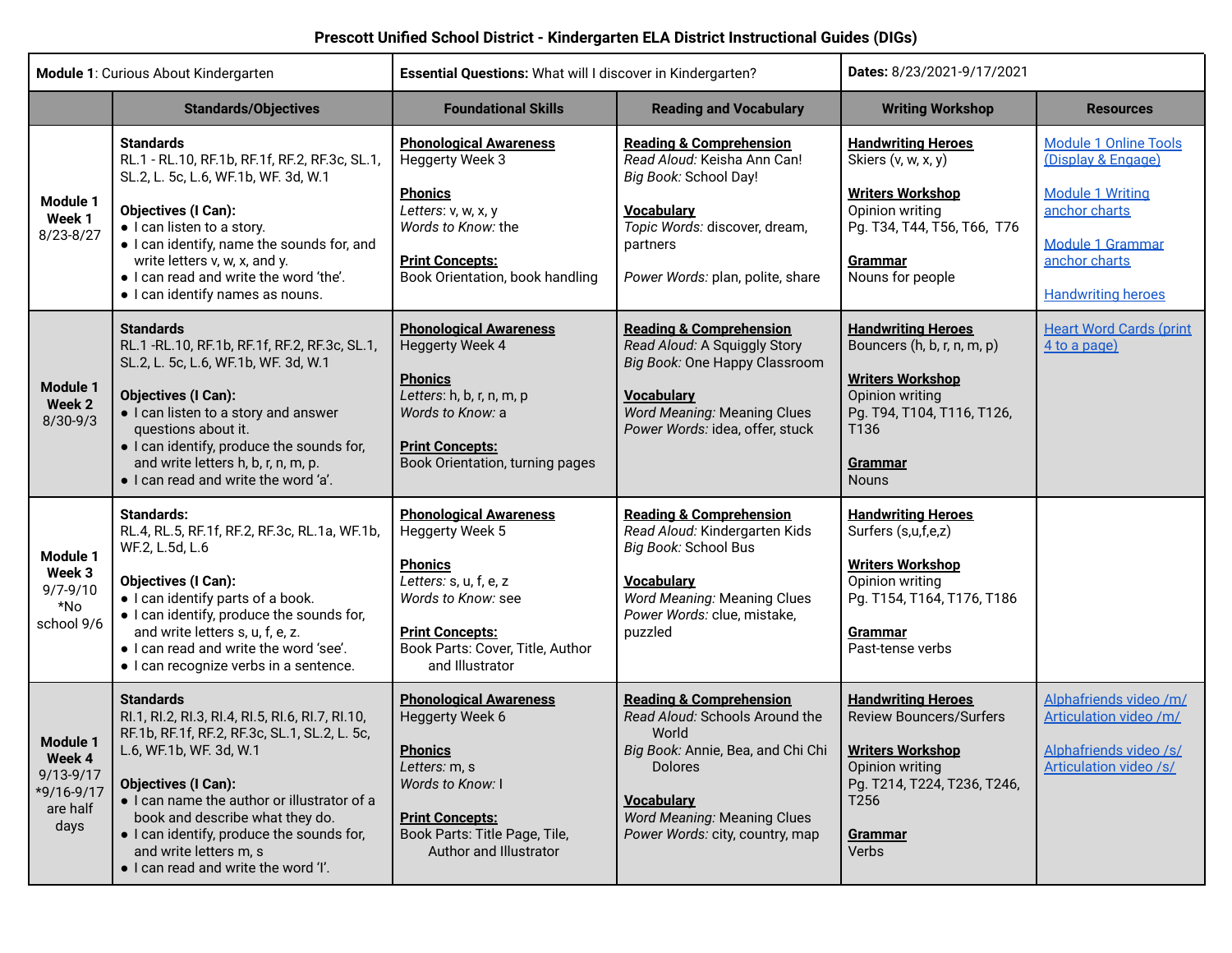| Module 2: There's Only One Me!                                               |                                                                                                                                                                                                                                                                                                                                                                | Essential Questions: What makes each of us special?                                                                                                                                           |                                                                                                                                                                                                                                                                | Dates: 9/20/2021-10/22/2021                                                                                                                                                             |                                                                                                                                                                                                                                    |
|------------------------------------------------------------------------------|----------------------------------------------------------------------------------------------------------------------------------------------------------------------------------------------------------------------------------------------------------------------------------------------------------------------------------------------------------------|-----------------------------------------------------------------------------------------------------------------------------------------------------------------------------------------------|----------------------------------------------------------------------------------------------------------------------------------------------------------------------------------------------------------------------------------------------------------------|-----------------------------------------------------------------------------------------------------------------------------------------------------------------------------------------|------------------------------------------------------------------------------------------------------------------------------------------------------------------------------------------------------------------------------------|
|                                                                              | <b>Standards/Objectives</b>                                                                                                                                                                                                                                                                                                                                    | <b>Foundational Skills</b>                                                                                                                                                                    | <b>Reading and Vocabulary</b>                                                                                                                                                                                                                                  | <b>Writing Workshop</b>                                                                                                                                                                 | <b>Resources</b>                                                                                                                                                                                                                   |
| Module 2<br>Week 1<br>9/20-9/24                                              | <b>Standards</b><br>RL.1, RL.3, RI.1, RI.6, RF.1a, RF.2c, RF.3a, W.3,<br>WF.1, SL.1, SL.2, SL.5<br><b>Objectives (I Can):</b><br>. I can follow words left to right and top to<br>bottom.<br>. I can identify, produce the sounds for, and<br>write letters t, b.<br>. I can read and write the words 'by', 'my', 'to'.                                        | <b>Phonological Awareness</b><br>Heggerty Week 7<br><b>Phonics</b><br>Letters: t, b<br>Words to Know: by, my, to<br><b>Print Concepts:</b><br>Directionality: left to right,<br>top to bottom | <b>Reading &amp; Comprehension</b><br>Read Aloud: I am Rene the<br>Boy<br>Big Book: Being Different<br>Rocks!<br><b>Vocabulary</b><br>Topic Words: celebrate,<br>different, special<br>Power Words: participate,<br>pronounce, research                        | <b>Handwriting Heroes</b><br>Review skydivers/bouncers<br><b>Writers Workshop</b><br>Narrative writing<br>T34, T44, T56, T66, T76<br><b>Grammar</b><br>Past-tense verbs                 | <b>Module 2 Online Tools</b><br>(Display & Engage)<br>Mod. 2 writing anchor<br>charts<br>Module 2 grammar anchor<br>charts<br>Alphafriends video /t/<br>Articulation video /t/<br>Alphafriends video /b/<br>Articulation video /b/ |
| <b>Module 2</b><br>Week 2<br>$9/28 - 10/1$<br>*9/27 PD<br>Day (No<br>School) | <b>Standards</b><br>RL.1, RL.3, RI.1, RI.6, RF.1d, RF.2c, RF.2d, RF.3a,,<br>W.3, W.4, W.5, WF.1, SL.1, SL.2, SL.5, SL.6<br><b>Objectives (I Can):</b><br>• I can identify the difference between printed<br>letters and words.<br>. I can identify, produce the sounds for, and<br>write the letter /a/.<br>. I can read and write the words 'am', 'at', 'go'. | <b>Phonological Awareness</b><br>Heggerty Week 8<br><b>Phonics</b><br>Letters: short a, long a<br>Words to Know: am, at, go<br><b>Print Concepts:</b><br>Concept of a word                    | <b>Reading &amp; Comprehension</b><br>Read Aloud: I like myself<br>Big Book: ABC like me<br><b>Vocabulary</b><br><b>Word Relationships:</b><br>Antonyms & Synonyms<br>Power Words: bother,<br>change, same                                                     | <b>Handwriting Heroes</b><br>Review cannon pops<br><b>Writers Workshop</b><br>Narrative writing<br>T94, T104, T116, T126, T136<br>Grammar<br>Past-tense verbs                           | Alphafriends video /a/<br>short<br>Articulation video /a/<br>short<br>Alphafriends video /a/<br>long<br>Articulation video /a/ long                                                                                                |
| <b>Module 2</b><br>Week 3<br>$10/4 - 10/8$<br>*end of<br>grading<br>period*  | <b>Standards</b><br>RL.1, RL.3, RI.1, RI.6, RF.1c, RF.2b, RF.3a, W.3,<br>W.5, WF.1, SL.1, SL.2, SL.5<br><b>Objectives (I Can):</b><br>• I can identify the difference between words<br>and sentences.<br>. I can identify, produce the sounds for, and<br>write letters n, d<br>· I can read and write the words 'is', 'man', 'no'.                            | <b>Phonological Awareness</b><br>Heggerty Week 9<br><b>Phonics</b><br>Letters: n, d<br>Words to Know: Is, man, no<br><b>Print Concepts:</b><br>Concept of a sentence                          | <b>Reading &amp; Comprehension</b><br>Read Aloud: Naked Mole Rat<br><b>Gets Dressed</b><br>Big Book: Pete the Cat: Too<br>Cool for School<br><b>Vocabulary</b><br><b>Word Relationships:</b><br>Antonyms & Synonyms<br>Power Words: exception,<br>genius, wise | <b>Handwriting Heroes</b><br>Review bouncers/cannon pops<br><b>Writers Workshop</b><br>Narrative writing<br>T154, T164, T176, T186, T196<br>Grammar<br>Adjectives (color and size)      | Alphafriends video /n/<br>Articulation video /n/<br>Alphafriends video /d/<br>Articulation video /d/                                                                                                                               |
| <b>Module 2</b><br>Week 4<br>$10/18 -$<br>10/22                              | <b>Standards</b><br>RL.1, RL.3, RI.1, RI.6, RF.1d, RF.2f, RF.3a,, W.3,<br>W.4, W.5, WF.1, SL.1, SL.2, SL.5<br><b>Objectives (I Can):</b><br>• I can identify the sounds of printed letters.<br>• I can identify, produce the sounds for, and<br>write letters k, p.<br>. I can read and write the words 'and', 'can',                                          | <b>Phonological Awareness</b><br>Heggerty Week 10<br><b>Phonics</b><br>Letters: k, p<br>Words to Know: and, can, you<br><b>Print Concepts:</b><br>One-to-one correspondence                   | <b>Reading &amp; Comprehension</b><br>Read Aloud: Big Wish<br>Big Book: My Friends<br><b>Vocabulary</b><br><b>Word Relationships:</b><br>Antonyms & Synonyms<br>Power Words: enormous,<br>height, wish                                                         | <b>Handwriting Heroes</b><br>Review skydivers/bouncers<br><b>Writers Workshop</b><br>Narrative writing<br>T214, T224, T236, T246, T256<br><b>Grammar</b><br>Adjectives (color and size) | Alphafriends video /k/<br>Articulation video /k/<br>Alphafriends video /p/<br>Articulation video /p/                                                                                                                               |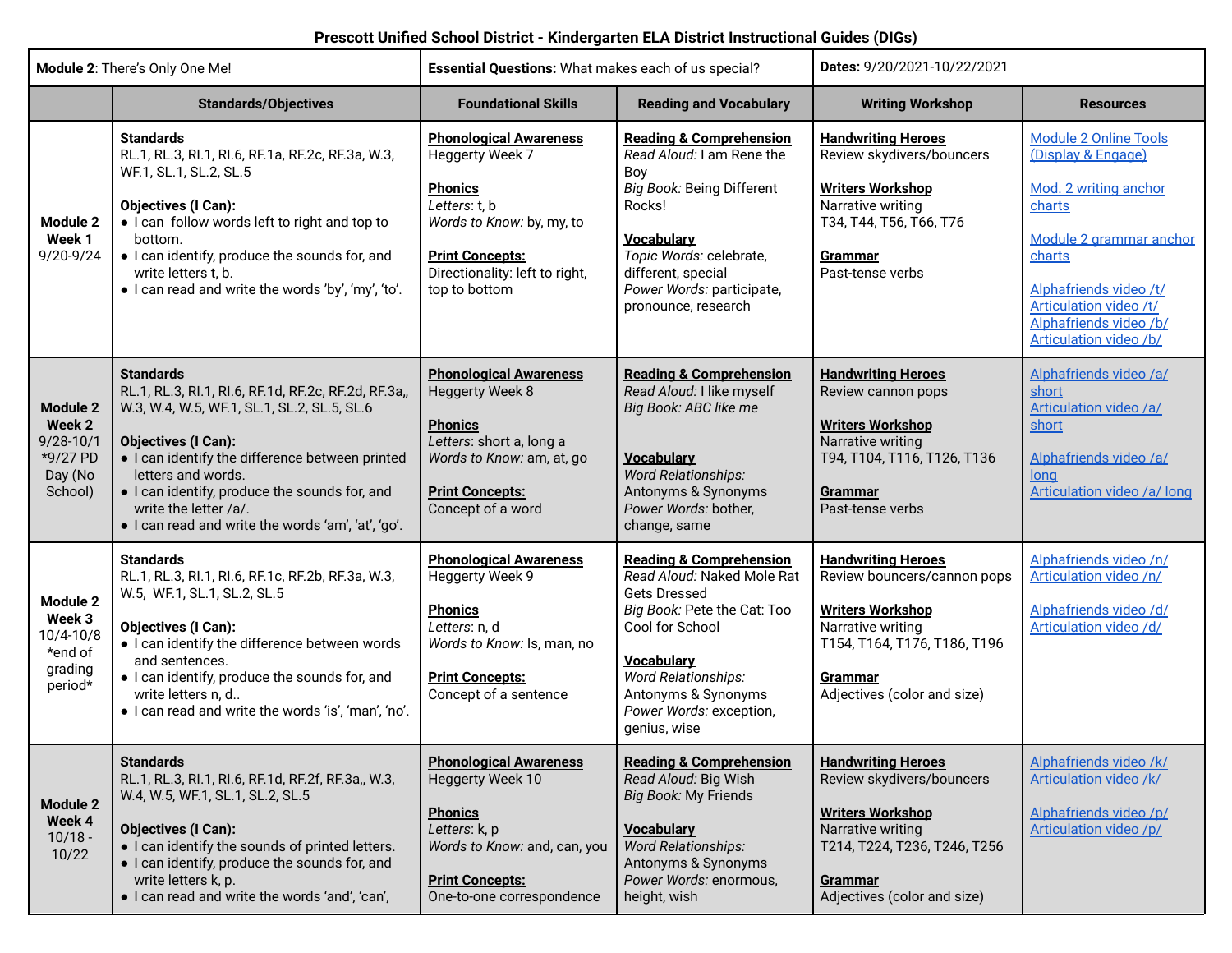|                                                                      | 'you'.                                                                                                                                                                                                                                                                                                                                                     |                                                                                                                                                                                         |                                                                                                                                                                                                                                                  |                                                                                                                                                                                           |                                                                                                                                                                                                                                                     |
|----------------------------------------------------------------------|------------------------------------------------------------------------------------------------------------------------------------------------------------------------------------------------------------------------------------------------------------------------------------------------------------------------------------------------------------|-----------------------------------------------------------------------------------------------------------------------------------------------------------------------------------------|--------------------------------------------------------------------------------------------------------------------------------------------------------------------------------------------------------------------------------------------------|-------------------------------------------------------------------------------------------------------------------------------------------------------------------------------------------|-----------------------------------------------------------------------------------------------------------------------------------------------------------------------------------------------------------------------------------------------------|
|                                                                      | Module 3: My Community Heroes                                                                                                                                                                                                                                                                                                                              | <b>Essential Questions: What makes a community?</b>                                                                                                                                     |                                                                                                                                                                                                                                                  | Dates: 10/25/2021-11/19/2021                                                                                                                                                              |                                                                                                                                                                                                                                                     |
|                                                                      | <b>Standards/Objectives</b>                                                                                                                                                                                                                                                                                                                                | <b>Foundational Skills</b>                                                                                                                                                              | <b>Reading and Vocabulary</b>                                                                                                                                                                                                                    | <b>Writing Workshop</b>                                                                                                                                                                   | <b>Resources</b>                                                                                                                                                                                                                                    |
| Module 3<br>Week 1<br>$10/25 -$<br>10/28<br>*No<br>Students<br>10/29 | <b>Standards</b><br>RL.1, RI.1, RF.1b, RF.1d, RF.2b, RF.2c, RD.2d,<br>RF.3a, W.2, W.3, WF.1, SL.1, SL.2, SL.5<br><b>Objectives (I Can):</b><br>• I can identify the difference between printed<br>letters and words.<br>. I can identify, produce the sounds for, and<br>write the letter /i/.<br>. I can read and write the words 'an', 'has', 'it'.      | <b>Phonological Awareness</b><br>Heggerty Week 11<br><b>Phonics</b><br>Letters: long i, short i<br>Words to Know: an, has, it<br><b>Print Concepts:</b><br>Concept of a word            | <b>Reading &amp; Comprehension</b><br>Read Aloud: Places in my<br>Community<br>Big Book: Map my<br>Neighborhood<br><b>Vocabulary</b><br>Topic Words: community,<br>location, neighbor,<br>Power Words: earn, safe,<br>together                   | <b>Handwriting Heroes</b><br>Review skydivers<br><b>Writers Workshop</b><br><b>Informational Writing</b><br>T34, T46, T56, T66, T76<br>Grammar<br>Nouns for things/places                 | <b>Module 3 Online Tools</b><br>(Display and engage)<br>Mod.3 writing anchor charts<br>Mod.3 grammar anchor<br>charts<br>Alphafriends video short /i/<br>Articulation video short /i/<br>Alphafriends video long /i/<br>Articulation video long /i/ |
| <b>Module 3</b><br>Week 2<br>$11/1 - 11/5$                           | <b>Standards</b><br>RL.1, RL.3, RL.7, RI.1, RI.2, RI.6, RI.7, RF.1f,<br>RF.2b, RF.3a, W.2, W.3, W.5, WF.1, SL.1, SL.2,<br><b>SL.5</b><br><b>Objectives (I Can):</b><br>• I can identify the sounds of printed letters.<br>. I can identify, produce the sounds for, and<br>write the letters r, f.<br>. I can read and write the words 'he', 'ran', 'she'. | <b>Phonological Awareness</b><br><b>Heggerty Week 12</b><br><b>Phonics</b><br>Letters: r, f<br>Words to Know: he, ran, she<br><b>Print Concepts:</b><br>One-to-one Correspondence       | <b>Reading &amp; Comprehension</b><br>Read Aloud: Quinito's<br>Neighborhood<br>Big Book: The Alphabet from<br>the Sky<br><b>Vocabulary</b><br><b>Word Relationships: Classify</b><br>and Categorize:<br>Power Words: busy, help,<br>neighborhood | <b>Handwriting Heroes</b><br>Review bouncers/ surfers<br><b>Writers Workshop</b><br><b>Informational Writing</b><br>T94, T104, T116, T126, T136<br>Grammar<br>Capitalization              | Alphafriends video /r/<br><b>Articulation video/r/</b><br>Alphafriends video /f/<br><b>Articulation video /f/</b>                                                                                                                                   |
| Module 3<br>Week 3<br>$11/8 -$<br>11/12<br>*No<br>School<br>11/11    | <b>Standards</b><br>RL.1, RL.2, RI.1, RF.1c, RF.2d, RD.2d, RF.3a, W.2,<br>W.3, WF.1, SL.1, SL.2, SL.5<br><b>Objectives (I Can):</b><br>· I can identify a sentence is made of words.<br>. I can identify, produce the sounds for, and<br>write the letters s, z.<br>. I can read and write the words 'did', 'in', 'put'.                                   | <b>Phonological Awareness</b><br>Heggerty Week 13<br><b>Phonics</b><br>Letters: s as /s/ and /z/<br>Words to Know: did, in, put<br><b>Print Concepts:</b><br>Concept of a sentence      | <b>Reading &amp; Comprehension</b><br>Read Aloud: A Bucket of<br>Blessings<br>Big Book: Bo and Peter<br><b>Vocabulary</b><br><b>Word Relationships: Classify</b><br>and Categorize:<br>Power Words: hope,<br>wonderful, worried                  | <b>Handwriting Heroes</b><br><b>Review surfers</b><br><b>Writers Workshop</b><br><b>Informational Writing</b><br>T154, T164, T176, T186,<br>T196<br>Grammar<br>Adjectives: shapes/numbers | Alphafriends video /s/<br><b>Articulation video /s/</b><br>Articulation video /z/                                                                                                                                                                   |
| <b>Module 3</b><br>Week 4<br>$11/15 -$<br>11/19                      | <b>Standards</b><br>RL.1, RL.3, RL.7, RI.1, RI.2, RI.6, RI.7, RF.1f,<br>RF.2d, RF.3a, W.2, W.3, W.5, WF.1, SL.1, SL.2,<br>SL.5<br><b>Objectives (I Can):</b><br>• I can identify the sounds of printed letters<br>• I can change verbs by adding an /s/.<br>· I can read and write the words 'me', 'sits',                                                 | <b>Phonological Awareness</b><br><b>Heggerty Week 14</b><br><b>Phonics</b><br>Letters: -s verbs<br>Words to Know: me, sits, with<br><b>Print Concepts:</b><br>One-to-one Correspondence | <b>Reading &amp; Comprehension</b><br>Read Aloud: A Piece of<br>Home<br>Big Book Poem: Welcome<br><b>Vocabulary</b><br><b>Word Relationships: Classify</b><br>and Categorize:<br>Power Words: brave, expect,                                     | <b>Handwriting Heroes</b><br>Review surfers<br><b>Writers Workshop</b><br><b>Informational Writing</b><br>T214, T224, T236, T246,<br>T <sub>256</sub><br><b>Grammar</b>                   |                                                                                                                                                                                                                                                     |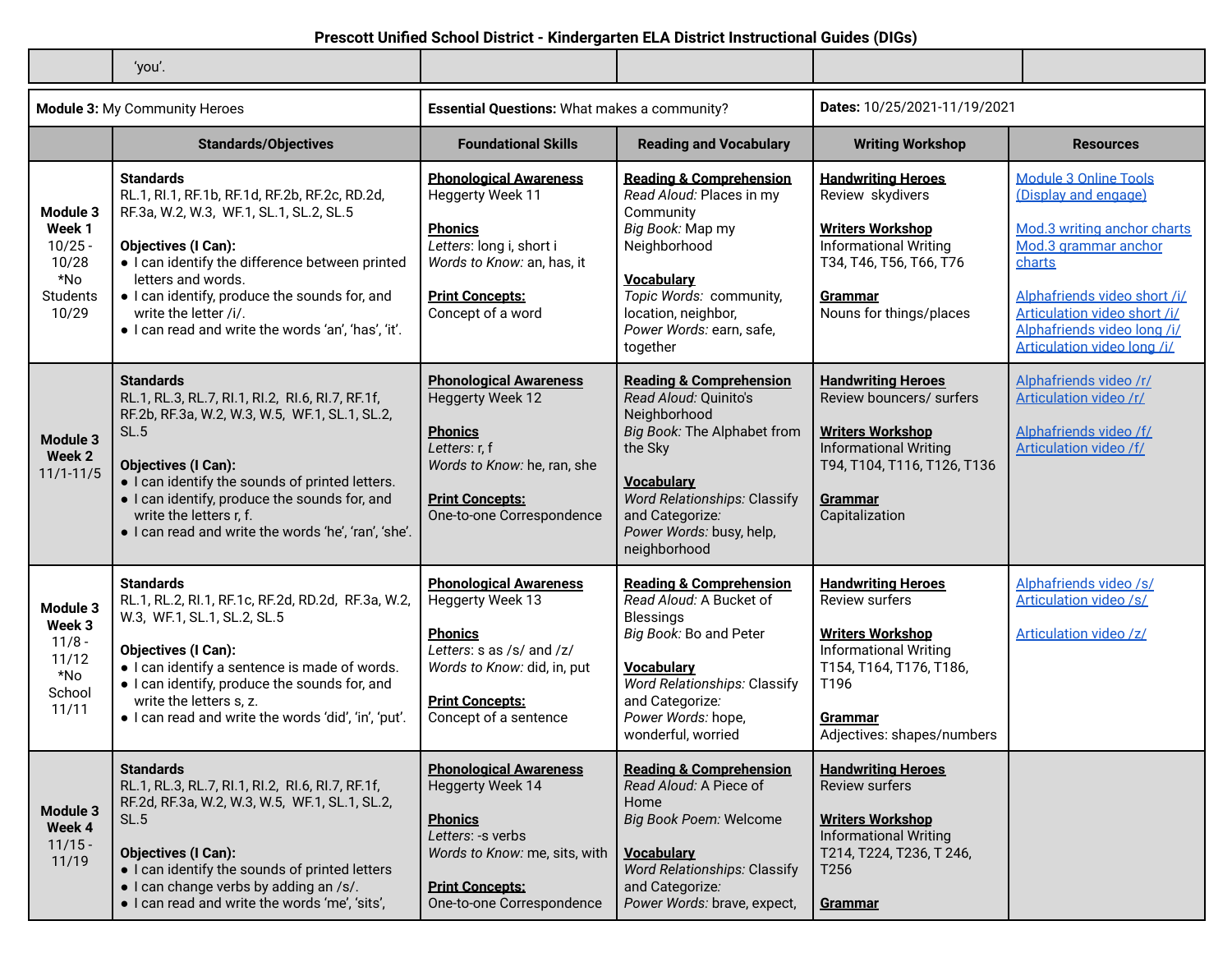|                                         | 'with'.                                                                                                                                                                                                                                                                                                                                            |                                                                                                                                                                                                | ordinary                                                                                                                                                                                                                  | <b>Adjectives and Articles</b>                                                                                                                                                            |                                                                                                                                                                                                                               |
|-----------------------------------------|----------------------------------------------------------------------------------------------------------------------------------------------------------------------------------------------------------------------------------------------------------------------------------------------------------------------------------------------------|------------------------------------------------------------------------------------------------------------------------------------------------------------------------------------------------|---------------------------------------------------------------------------------------------------------------------------------------------------------------------------------------------------------------------------|-------------------------------------------------------------------------------------------------------------------------------------------------------------------------------------------|-------------------------------------------------------------------------------------------------------------------------------------------------------------------------------------------------------------------------------|
|                                         | <b>Module 4: Happy Healthy Me</b>                                                                                                                                                                                                                                                                                                                  | Essential Questions: How can I be my healthiest me?                                                                                                                                            |                                                                                                                                                                                                                           | Dates: 11/29/2021-1/14/2022                                                                                                                                                               |                                                                                                                                                                                                                               |
|                                         | <b>Standards/Objectives</b>                                                                                                                                                                                                                                                                                                                        | <b>Foundational Skills</b>                                                                                                                                                                     | <b>Reading and Vocabulary</b>                                                                                                                                                                                             | <b>Writing Workshop</b>                                                                                                                                                                   | <b>Resources</b>                                                                                                                                                                                                              |
| Module 4<br>Week 1<br>$11/29 -$<br>12/3 | <b>Standards</b><br>RL.1, RL.2, RI.1, RF.1a, RF.2d, RD.2d, RF.2c,<br>RF.2d, W.7, W.3, WF.1, SL.1, SL.2, SL.5<br><b>Objectives (I Can):</b><br>. I can follow words left to right and top<br>to bottom.<br>• I can identify, produce the sounds for,<br>and write letters g, k<br>· I can read and write the words 'big',<br>'good', 'his', 'very'. | <b>Phonological Awareness</b><br>Heggerty Week 15<br><b>Phonics</b><br>Letters: g, k<br>Words to Know: big, good, his, very<br><b>Print Concepts:</b><br>Directionality                        | <b>Reading &amp; Comprehension</b><br>Read Aloud: Being Fit<br>Big Book: Germs are not for<br>Sharing<br><b>Vocabulary</b><br>Topic Words: energy,<br>exercise, healthy<br>Power Words: active, stretch,<br>weight        | <b>Handwriting Heroes</b><br>Review cannon<br>pops/skydivers<br><b>Writers Workshop</b><br><b>Research Writing</b><br>T34, T44, T56, T66, T76<br><b>Grammar</b><br>Past-tense verbs       | <b>Module 4 Online Tools</b><br>(Display and engage)<br>Mod.4 writing anchor charts<br>Mod.4 grammar anchor<br>charts<br>Alphafriends video /q/<br>Articulation video /q/<br>Alphafriends video /k/<br>Articulation video /k/ |
| Module 4<br>Week 2<br>$12/6 -$<br>12/10 | <b>Standards</b><br>RL.1, RL.2, RI.1, RI.5, RF.1a, RF.2c, RF.2d,<br>RF.3a, W.7, W.3, W.5, WF.1, SL.1, SL.2, SL.5<br><b>Objectives (I Can):</b><br>• I can follow words printed diagonally<br>and sideways.<br>. I can identify, produce the sounds for,<br>and write letter o.<br>· I can read and write the words 'got',<br>'here', 'of', 'an'.   | <b>Phonological Awareness</b><br>Heggerty Week 16<br><b>Phonics</b><br>Letters: short o, long o<br>Words to Know: got, here, of, an<br><b>Print Concepts:</b><br><b>Unusual Directionality</b> | <b>Reading &amp; Comprehension</b><br>Read Aloud: Get Up and Go!<br>Big Book: Stretch<br><b>Vocabulary</b><br><b>Word Relationships: Shades</b><br>of Meaning<br>Power Words: muscles,<br>relaxing, take care             | <b>Handwriting Heroes</b><br>Review cannon pops<br><b>Writers Workshop</b><br><b>Research Writing</b><br>T94, T104, T116, T126, T136<br>Grammar<br>Past-tense verbs                       | Alphafriends video long /o/<br>Articulation video long /o/<br>Alphafriends video short /o/<br>Articulation video short /o/                                                                                                    |
|                                         | 12/13-12/17 (*12/17 end of grading period)                                                                                                                                                                                                                                                                                                         |                                                                                                                                                                                                | <b>Christmas Week - Teacher Specific Activities, No Module Assignments</b>                                                                                                                                                |                                                                                                                                                                                           |                                                                                                                                                                                                                               |
| Module 4<br>Week 3<br>$1/3 - 1/7$       | <b>Standards</b><br><b>Objectives (I Can):</b><br>• I can identify, produce the sounds for,<br>and write letters I, h.<br>. I can read and write the words 'are', 'lot',<br>'not', 'was'.                                                                                                                                                          | <b>Phonological Awareness</b><br>Heggerty Week 17<br><b>Phonics</b><br>Letters: I, h<br>Words to Know: are, lot, not, was<br><b>Print Concepts:</b><br>Directionality                          | <b>Reading &amp; Comprehension</b><br>Read Aloud: Jack & the<br><b>Hungry Giant</b><br>Big Book: Edible Colors<br><b>Vocabulary</b><br>Word Relationships: Shades<br>of Meaning<br>Power Words: half, serving,<br>variety | <b>Handwriting Heroes</b><br>Review skydivers/bouncers<br><b>Writers Workshop</b><br><b>Research Writing</b><br>T154, T164, T176, T186,<br>T196<br>Grammar<br>Adjectives (color and size) | Alphafriends video /l/<br><b>Articulation video /l/</b><br>Alphafriends video /h/<br>Articulation video /h/                                                                                                                   |
| Module 4<br>Week 4<br>$1/10 -$<br>1/14  | <b>Standards</b><br><b>Objectives (I Can):</b><br>• I can identify, produce the sounds for,<br>and write letters w, j.<br>· I can read and write the words 'be', 'do',                                                                                                                                                                             | <b>Phonological Awareness</b><br>Heggerty Week 18<br><b>Phonics</b><br>Letters: w, j<br>Words to Know: be, do, had, ten                                                                        | <b>Reading &amp; Comprehension</b><br>Read Aloud: Getting Rest<br>Big Book Poem: Bed<br><b>Vocabulary</b><br>Oral Language: Shades of<br>Meaning                                                                          | <b>Handwriting Heroes</b><br>Review skiers/skydivers<br><b>Writers Workshop</b><br><b>Research Writing</b><br>T214, T224, T36, T246, T256,                                                | Alphafriends video /w/<br><b>Articulation video /w/</b><br>Alphafriends video /j/<br>Articulation video /i/                                                                                                                   |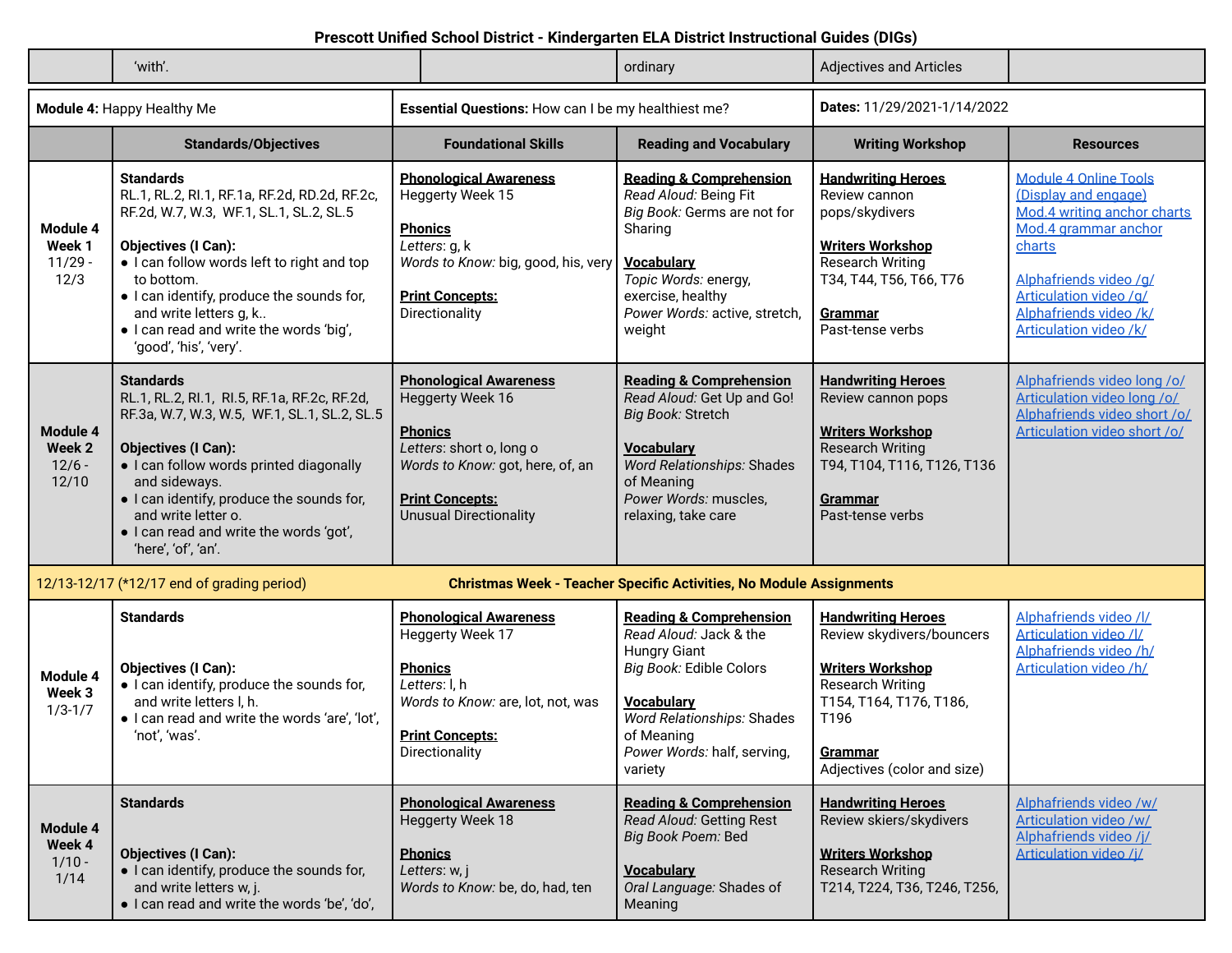|                                                              | 'had', 'ten'.                                                                                                                                                                              | <b>Print Concepts:</b><br>Directionality                                                                                                                                                            | Power Words: peaceful, rest,<br>relax                                                                                                                                                                                                           | <u>Grammar</u><br>Adjectives (color and size)                                                                                                                                 |                                                                                                                                                              |
|--------------------------------------------------------------|--------------------------------------------------------------------------------------------------------------------------------------------------------------------------------------------|-----------------------------------------------------------------------------------------------------------------------------------------------------------------------------------------------------|-------------------------------------------------------------------------------------------------------------------------------------------------------------------------------------------------------------------------------------------------|-------------------------------------------------------------------------------------------------------------------------------------------------------------------------------|--------------------------------------------------------------------------------------------------------------------------------------------------------------|
| Module 5: I can do it!                                       |                                                                                                                                                                                            | Essential Questions: What does it mean to try hard?                                                                                                                                                 |                                                                                                                                                                                                                                                 | <b>Dates: 1/18 - 2/11</b>                                                                                                                                                     |                                                                                                                                                              |
|                                                              | <b>Standards and Objectives</b>                                                                                                                                                            | <b>Foundational Skills</b>                                                                                                                                                                          | <b>Reading and Vocabulary</b>                                                                                                                                                                                                                   | <b>Writing Workshop</b>                                                                                                                                                       | <b>Resources</b>                                                                                                                                             |
| Module 5<br>Week 1<br>$1/18 - 1/21$<br>*No<br>School<br>1/17 | <b>Standards</b><br><b>Objectives (I Can):</b><br>• I can identify, produce the sounds for,<br>and write letter u.<br>· I can read and write the words 'but',<br>'look', 'up', 'want'.     | <b>Phonological Awareness</b><br>Heggerty Week 19<br><b>Phonics</b><br>Letters: short u, long u<br>Words to Know: but, look, up,<br>want<br><b>Print Concepts:</b><br>Directionality: Return Sweep  | <b>Reading &amp; Comprehension</b><br>Read Aloud: Jabari Jumps<br>Big Book: All By Myself<br>Vocabulary<br>Topic Words: practice, proud,<br>success<br>Power Words: important, scared,<br>surprise                                              | <b>Handwriting Heroes</b><br><b>Review surfers</b><br><b>Writers Workshop</b><br>Narrative writing<br>T34, T44, T56, T66, T76<br>Grammar<br>Pronouns I, me, we                | <b>Module 5 Online Tools</b><br>(Display and engage)<br>Module 5 writing anchor<br>charts<br>Module 5 alphafriends<br>videos<br>Module 5 articulation videos |
| Module 5<br>Week 2<br>$1/24 - 1/28$                          | <b>Standards</b><br><b>Objectives (I Can):</b><br>• I can identify, produce the sounds for,<br>and write letters v, y.<br>· I can read and write the words 'for', 'her',<br>'him', 'us'.   | <b>Phonological Awareness</b><br><b>Heggerty Week 20</b><br><b>Phonics</b><br>Letters: v, y<br>Words to Know: for, her, him,<br><b>US</b><br><b>Print Concepts:</b><br>Reading a Play               | <b>Reading &amp; Comprehension</b><br>Read Aloud: The Little Red Hen<br>(Makes a Pizza)<br>Big Book: The Little Red Hen On<br><b>Stage</b><br><b>Vocabulary</b><br>Word Meaning: Multiple-Meaning<br>Words<br>Power Words: lovely, several, spy | <b>Handwriting Heroes</b><br><b>Review skiers</b><br><b>Writers Workshop</b><br>Narrative writing<br>T94, T104, T116, T126, T136<br><b>Grammar</b><br>Pronouns I, me, we      |                                                                                                                                                              |
| Module 5<br>Week 3<br>$1/31 - 2/4$                           | <b>Standards</b><br><b>Objectives (I Can):</b><br>· I can identify, produce the sounds for,<br>and write letter e.<br>· I can read and write the words 'help',<br>'they', 'too', 'yes'.    | <b>Phonological Awareness</b><br>Heggerty Week 21<br><b>Phonics</b><br>Letters: short e, long e<br>Words to Know: help, they,<br>too, yes<br><b>Print Concepts:</b><br>Directionality: Return Sweep | <b>Reading &amp; Comprehension</b><br>Read Aloud: Ish<br>Big Book: Let's Make Music<br><b>Vocabulary</b><br>Word Meaning: Multiple-Meaning<br>Words<br>Power Words: allow, energized,<br>inspire                                                | <b>Handwriting Heroes</b><br><b>Review surfers</b><br><b>Writers Workshop</b><br>Narrative writing<br>T154, T164, T176, T186,<br>T196<br>Grammar<br>Singular and plural nouns |                                                                                                                                                              |
| Module 5<br>Week 4<br>$2/7 - 2/11$                           | <b>Standards</b><br><b>Objectives (I Can):</b><br>• I can identify, produce the sounds for,<br>and write letters q, x.<br>. I can read and write the words 'have',<br>'six', 'some', 'we'. | <b>Phonological Awareness</b><br><b>Heggerty Week 22</b><br><b>Phonics</b><br>Letters: q, x<br>Words to Know: have, six,<br>some, we<br><b>Print Concepts:</b>                                      | <b>Reading &amp; Comprehension</b><br>Read Aloud: Emmanuel's Dream<br>Big Book: Everyone Can Learn to<br>Ride a Bicycle<br><b>Vocabulary</b><br>Word Meaning: Multiple-Meaning<br>Words<br>Power Words: disability, hero,                       | <b>Handwriting Heroes</b><br>Review cannon pops/skiers<br><b>Writers Workshop</b><br>Narrative writing<br>T214, T226, T234, T246,<br>T <sub>256</sub><br>Grammar              |                                                                                                                                                              |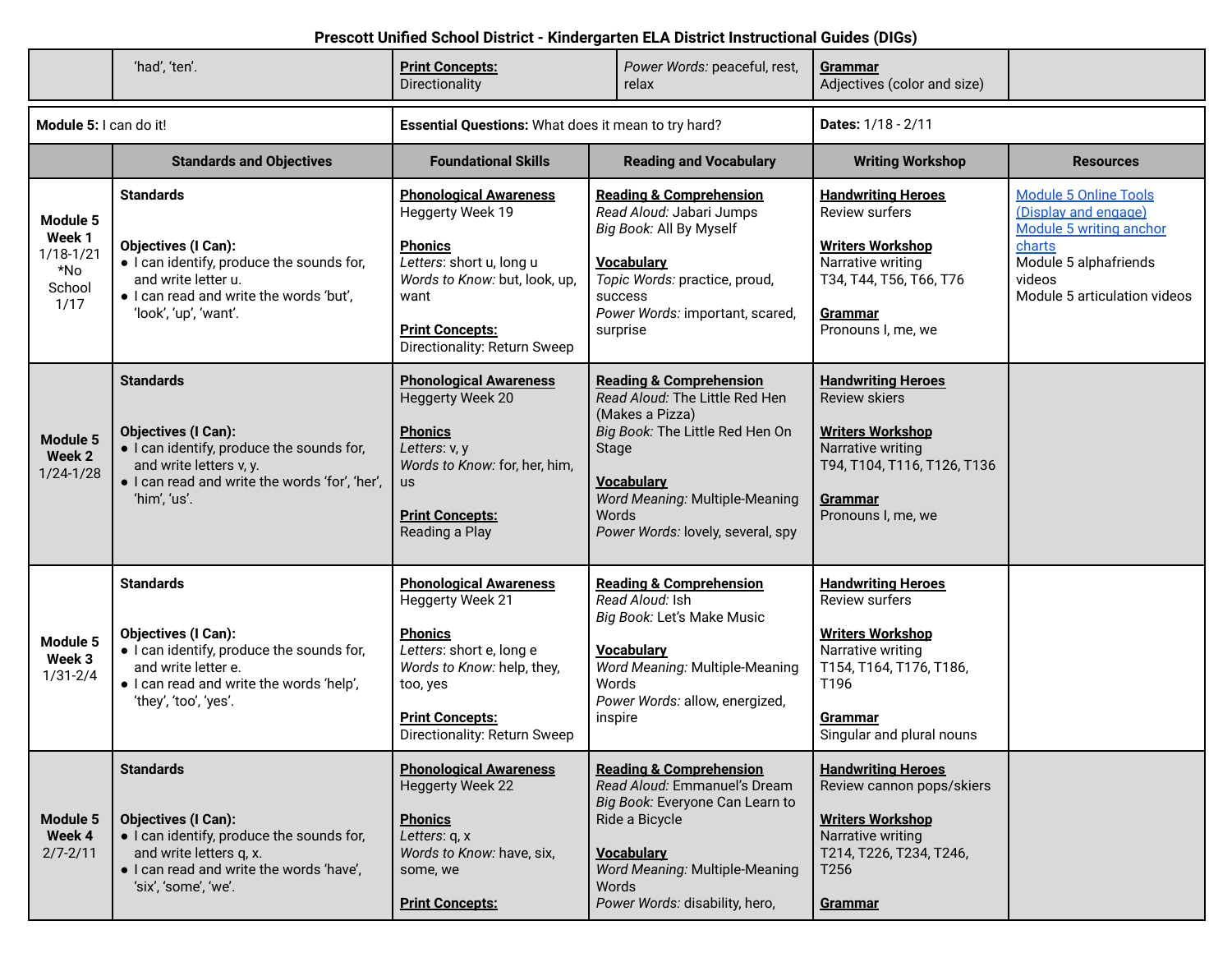|  | Directionality | respectful | Singular and plural nouns |  |
|--|----------------|------------|---------------------------|--|
|  |                |            |                           |  |

|                                                                                                     | <b>Module 6:</b> Home of the free and the brave                                                                                                                                                                            | Essential Questions: What makes the USA special?                                                                                                                                                                       |                                                                                                                                                                                                                              | <b>Dates: 2/14 - 3/11</b>                                                                                                             |                                                                                                                                                              |
|-----------------------------------------------------------------------------------------------------|----------------------------------------------------------------------------------------------------------------------------------------------------------------------------------------------------------------------------|------------------------------------------------------------------------------------------------------------------------------------------------------------------------------------------------------------------------|------------------------------------------------------------------------------------------------------------------------------------------------------------------------------------------------------------------------------|---------------------------------------------------------------------------------------------------------------------------------------|--------------------------------------------------------------------------------------------------------------------------------------------------------------|
|                                                                                                     | <b>Standards and Objectives</b>                                                                                                                                                                                            | <b>Foundational Skills</b>                                                                                                                                                                                             | <b>Reading and Vocabulary</b>                                                                                                                                                                                                |                                                                                                                                       | <b>Resources</b>                                                                                                                                             |
| Module 6<br>Week 1<br>$2/14 - 2/18$                                                                 | <b>Reading Standards</b><br><b>Writing Standards</b><br><b>Objectives (I Can):</b><br>• I can identify, produce the sounds for,<br>and write letter z.<br>· I can read and write the words 'get', 'hot',<br>'or', 'where'. | <b>Phonological Awareness</b><br>Heggerty Week 23<br><u>Phonics</u><br>Letter: z<br>Words to Know: get, hot, or<br>where<br><b>Print Concepts:</b><br>Concept of a Word                                                | <b>Reading &amp; Comprehension</b><br>Read Aloud: America the<br><b>Beautiful</b><br>Big Book: In Our Country<br><b>Vocabulary</b><br>Topic Words: belong, country,<br>right<br>Power Words: America, plain, sea             | <b>Handwriting Heroes</b><br><b>Review surfers</b><br><b>Writers Workshop</b><br>Informational writing<br>Grammar<br>Past-tense verbs | <b>Module 6 Online Tools</b><br>(Display and engage)<br>Module 6 writing anchor<br>charts<br>Module 6 alphafriends<br>videos<br>Module 6 articulation videos |
| Module 6<br>Week 2<br>$2/23 - 2/25$<br>$*$ No<br>School<br>$2/21$ or<br>2/22<br>(Work Day:<br>2/22) | <b>Reading Standards</b><br><b>Writing Standards</b><br><b>Objectives (I Can):</b><br>· I can use initial consonant blends /st/,<br>/sp/, /sl/, /sn/.<br>· I can read and write the words 'come',<br>'from', 'if', 'stop'. | <b>Phonological Awareness</b><br><b>Heggerty Week 24</b><br><b>Phonics</b><br>Consonant Blends: initial st,<br>sp, sl, and sn<br>Words to Know: come, from,<br>if, stop<br><b>Print Concepts:</b><br>Concept of a Word | <b>Reading &amp; Comprehension</b><br>Read Aloud: Take Me Out to the<br>Yakvu<br>Big Book: Take Me Out to the Ball<br>Game<br><b>Vocabulary</b><br><b>Word Meaning: Meaning Clues</b><br>Power Words: anthem, cheer,<br>team | <b>Writers Workshop</b><br>Informational writing<br><u>Grammar</u><br>Past-tense verbs                                                |                                                                                                                                                              |
| Module 6<br>Week 3<br>$2/28 - 3/4$                                                                  | <b>Reading Standards</b><br><b>Writing Standards</b><br><b>Objectives (I Can):</b>                                                                                                                                         | <b>Phonological Awareness</b><br>Heggerty Week 25<br><b>Phonics</b><br>Consonant Blends: Initial cl,<br>fl and Final st, nd<br>Words to Know: as, our, red,<br>that<br><b>Print Concepts:</b><br>Concept of a Sentence | <b>Reading &amp; Comprehension</b><br>Read Aloud: Martin Luther King<br>Jr.<br>Big Book: President's Day<br><u>Vocabulary</u><br>Word Meaning: Meaning Clues<br>Power Words: believe, law, refuse                            | <b>Writers Workshop</b><br>Informational writing<br>Grammar<br>Adjectives (color and size)                                            |                                                                                                                                                              |
| Module 6<br>Week 4<br>$3/7 - 3/11$<br>*3/11 end<br>of grading<br>period                             | <b>Reading Standards</b><br><b>Writing Standards</b>                                                                                                                                                                       | <b>Phonological Awareness</b><br><b>Heggerty Week 26</b><br><b>Phonics</b><br>Review<br>Words to Know: cut, must,                                                                                                      | <b>Reading &amp; Comprehension</b><br>Read Aloud: Apple Pie 4th of July<br>Big Book: Happy Birthday to the<br>U.S.<br><b>Vocabulary</b>                                                                                      | Writers Workshop<br>Informational writing<br>Grammar<br>Pronouns                                                                      |                                                                                                                                                              |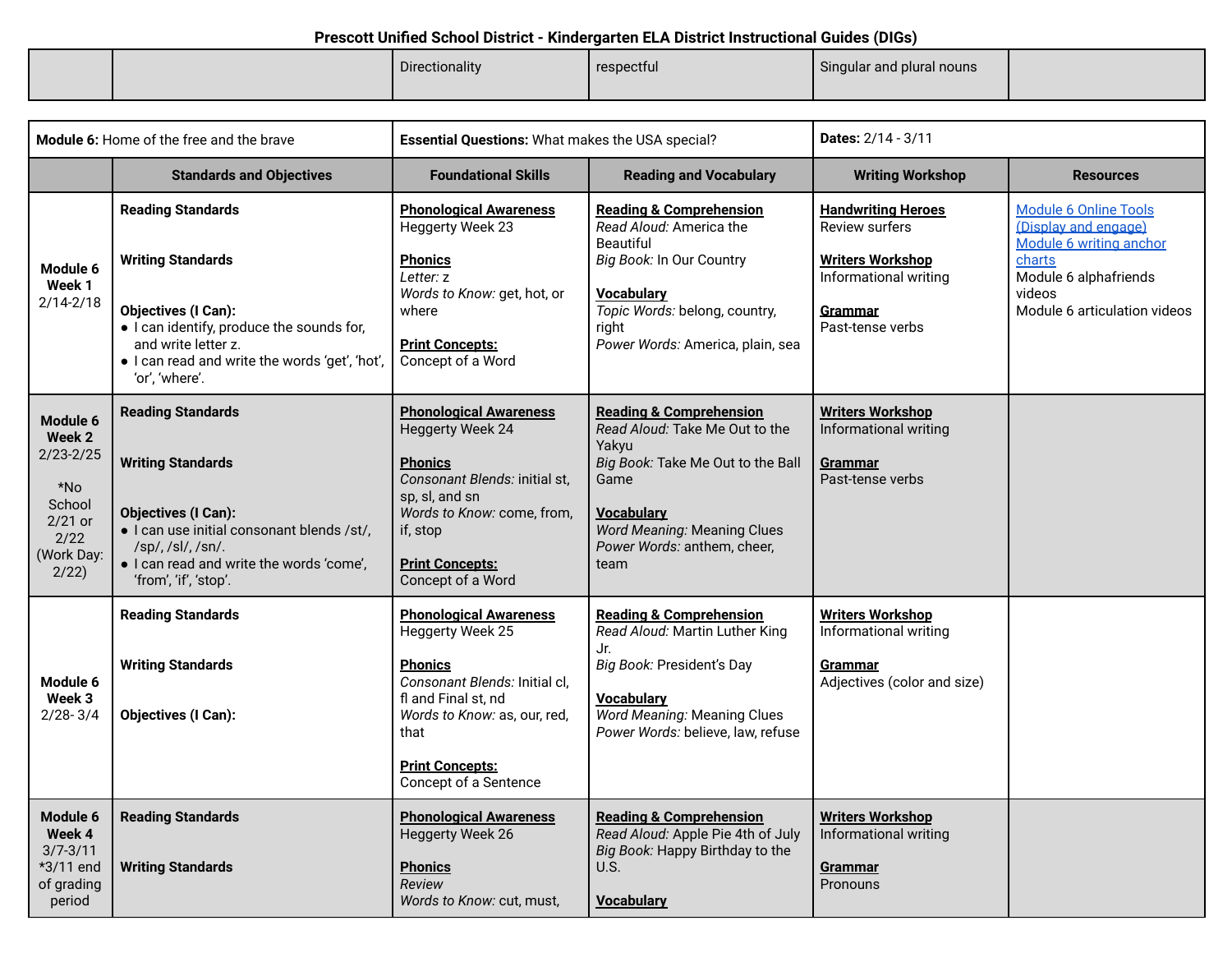| Objectives (I Can): | said, when                                      | Word Meaning: Meaning Clues<br>Power Words: American, crowd, |  |
|---------------------|-------------------------------------------------|--------------------------------------------------------------|--|
|                     | <b>Print Concepts:</b><br>Concept of a Sentence | customer                                                     |  |

| Module 7: Zoom In!                                           |                                                                                                                                                                                                                    | Essential Questions: What can I learn when I look closely?                                                                                                                                                               |                                                                                                                                                                                                                       | <b>Dates: 3/25 - 4/14</b>                                   |                                                                                           |
|--------------------------------------------------------------|--------------------------------------------------------------------------------------------------------------------------------------------------------------------------------------------------------------------|--------------------------------------------------------------------------------------------------------------------------------------------------------------------------------------------------------------------------|-----------------------------------------------------------------------------------------------------------------------------------------------------------------------------------------------------------------------|-------------------------------------------------------------|-------------------------------------------------------------------------------------------|
|                                                              | <b>Standards and Objectives</b>                                                                                                                                                                                    | <b>Foundational Skills</b>                                                                                                                                                                                               | <b>Reading and Vocabulary</b>                                                                                                                                                                                         | <b>Writing Workshop</b>                                     | <b>Rescources</b>                                                                         |
| Module 7<br>Week 1<br>$3/21 - 3/25$                          | <b>Standards</b><br><b>Objectives (I Can):</b><br>• I can double final consonants ss, ff, II,<br>ZZ.<br>• I can use /ck/ at the end of a word.<br>· I can read and write the words 'down',<br>'off', 'so', 'will'. | <b>Phonological Awareness</b><br>Heggerty Week 27<br><b>Phonics</b><br>Double Final Consonants:<br>ss, ff, ll, zz and Final ck<br>Words to Know: down, off, so, will<br><b>Print Concepts:</b><br><b>End Punctuation</b> | <b>Reading &amp; Comprehension</b><br>Read Aloud: Last Stop on Market<br><b>Street</b><br>Big Book: Not a Box<br><b>Vocabulary</b><br>Topic Words: watch, wonder,<br>World<br>Power Words: familiar, free,<br>witness | <b>Writers Workshop</b><br>Narrative writing<br>Grammar     | <b>Module 7 Online Tools</b><br>(Display and engage)<br>Module 7 writing anchor<br>charts |
| Module 7<br>Week 2<br>$3/28 - 4/1$                           | <b>Standards</b><br><b>Objectives (I Can):</b><br>· I can identify, produce the sounds for,<br>and write digraphs /sh/ and /ch/.<br>. I can read and write the words 'back',<br>'let', 'were', 'what'.             | <b>Phonological Awareness</b><br><b>Heggerty Week 28</b><br><b>Phonics</b><br>Digraphs: Initial sh and ch<br>Words to Know: back, let, were, what<br><b>Print Concepts:</b><br><b>End Punctuation</b>                    | <b>Reading &amp; Comprehension</b><br>Read Aloud: I know the River<br>Loves Me<br>Big Book: Look-Alike Animals<br><b>Vocabulary</b><br>Word Relationships: Shades of<br>Meaning<br>Power Words: Close, flow, visit    | <b>Writers Workshop</b><br>Narrative writing<br>Grammar     |                                                                                           |
| Module 7<br>Week 3<br>$4/4 - 4/8$                            | <b>Standards</b><br><b>Objectives (I Can):</b><br>• I can identify, produce the sounds for,<br>and write digraphs /th/ and /wh/.<br>· I can read and write the words 'could',<br>'now', 'then', 'this'.            | <b>Phonological Awareness</b><br>Heggerty Week 29<br><b>Phonics</b><br>Digraphs: Initial th and wh<br>Words to Know: could, now, then, this<br><b>Print Concepts:</b><br><b>End Punctuation</b>                          | <b>Reading &amp; Comprehension</b><br>Read Aloud: MeJane<br>Big Book: Jane Goodall and the<br>Chimpanzees<br><b>Vocabulary</b><br>Word Relationships: Shades of<br>Meaning<br>Power Words: curious, observe,<br>study | <b>Writers Workshop</b><br>Poetry writing<br><b>Grammar</b> |                                                                                           |
| Module 7<br>Week 4<br>$4/11 - 4/14$<br>*No<br>School<br>4/15 | <b>Standards</b><br><b>Objectives (I Can):</b><br>· I can read and write the words 'tell',<br>'well', 'who', 'your'.                                                                                               | <b>Phonological Awareness</b><br>Heggerty Week 30<br><b>Phonics</b><br>Review<br>Words to Know: tell, well, who, your<br><b>Print Concepts:</b>                                                                          | <b>Reading &amp; Comprehension</b><br>Read Aloud: Hey, Little Ant<br>Big Book: Ants<br><b>Vocabulary</b><br>Word Relationships: Shades of<br>Meaning<br>Power Words: care, decide, real                               | <b>Writers Workshop</b><br>Poetry writing<br>Grammar        |                                                                                           |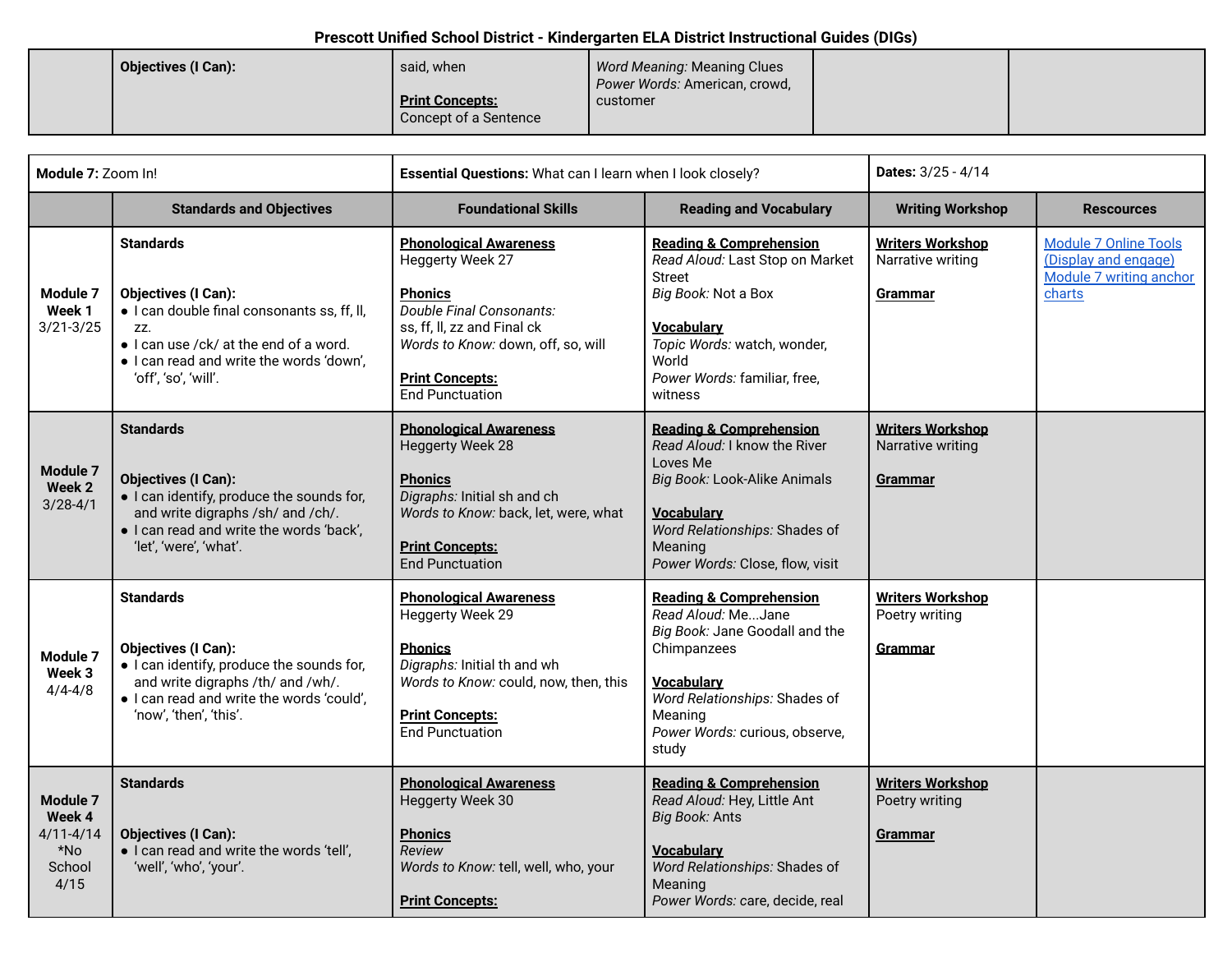End Punctuation

| <b>Module 8: From Plant to Plate</b>                     |                                                                                                                                                                                                          | Essential Questions: How do plants become food?                                                                                                                                                                   |                                                                                                                                                                                                                       | Dates: 4/18 - 5/13                                           |                                                                                                                                |
|----------------------------------------------------------|----------------------------------------------------------------------------------------------------------------------------------------------------------------------------------------------------------|-------------------------------------------------------------------------------------------------------------------------------------------------------------------------------------------------------------------|-----------------------------------------------------------------------------------------------------------------------------------------------------------------------------------------------------------------------|--------------------------------------------------------------|--------------------------------------------------------------------------------------------------------------------------------|
|                                                          | <b>Standards and Objectives</b>                                                                                                                                                                          | <b>Foundational Skills</b><br><b>Reading and Vocabulary</b>                                                                                                                                                       |                                                                                                                                                                                                                       | <b>Writing Workshop</b>                                      | <b>Resources</b>                                                                                                               |
| Module 8<br>Week 1<br>$4/18 - 4/22$                      | <b>Standards</b><br><b>Objectives (I Can):</b><br>• I can identify, produce the sounds for,<br>and write words with VCe pattern.<br>· I can read and write the words 'know',<br>'out', 'same', 'take'.   | <b>Phonological Awareness</b><br><b>Heggerty Week 31</b><br><b>Phonics</b><br>Vowels: long a and long i (VCe)<br>Words to Know: know, out, same,<br>take<br><b>Print Concepts:</b><br>One-to-One Correspondence   | <b>Reading &amp; Comprehension</b><br>Read Aloud: Plants Feed Me<br><b>Big Book: Planting Seeds</b><br><b>Vocabulary</b><br>Topics Words: garden, harvest,<br>plant<br>Power Words: Bloom, root, seed                 | <b>Writers Workshop</b><br>Opinion writing<br>Grammar        | <b>Module 8 Online Tools</b><br>(Display and engage)<br>Module 8 writing anchor<br>charts<br>Module 8 grammar anchor<br>charts |
| Module 8<br>Week 2<br>$4/26 - 4/29$<br>*Work Day<br>4/25 | <b>Standards</b><br><b>Objectives (I Can):</b><br>· I can identify, produce the sounds for,<br>and write words with VCe pattern.<br>. I can read and write the words 'home',<br>'like', 'many', 'right'. | <b>Phonological Awareness</b><br><b>Heggerty Week 32</b><br><b>Phonics</b><br>Vowels: long o and long u (VCe)<br>Words to Know: home, like, many,<br>right<br><b>Print Concepts:</b><br>One-to-One Correspondence | <b>Reading &amp; Comprehension</b><br>Read Aloud: Up in the Garden and<br>Down in the Dirt<br>Big Book: Earthworms<br><b>Vocabulary</b><br>Word Meaning: Multiple-Meaning<br>Words<br>Power Words: burrow, soil, vine | <b>Writers Workshop</b><br>Opinion writing<br><b>Grammar</b> |                                                                                                                                |
| Module 8<br>Week 3<br>$5/2 - 5/6$                        | <b>Standards</b><br><b>Objectives (I Can):</b><br>• I can identify, produce the sound for,<br>and write words with double /ee/.<br>· I can read and write the words 'keep',<br>'made', 'why', 'would'.   | <b>Phonological Awareness</b><br>Heggerty Week 33<br><b>Phonics</b><br>Vowels: long e (ee)<br>Words to Know: keep, made, why,<br>would<br><b>Print Concepts:</b><br>One-to-One Correspondence                     | <b>Reading &amp; Comprehension</b><br>Read Aloud: PB&J Hooray!<br>Big Book: Growing Vegetable<br>Soup<br><b>Vocabulary</b><br>Word Meaning: Multiple-Meaning<br>Words<br>Power Words: crop, factory,<br>ingredient    | <b>Writers Workshop</b><br>Opinion writing<br>Grammar        |                                                                                                                                |
| Module 8<br>Week 4<br>$5/9 - 5/13$                       | <b>Standards</b><br><b>Objectives (I Can):</b><br>· I can identify, produce the sounds for,<br>and write consonants /c/ and /g/.<br>. I can read and write the words 'all', 'into',<br>'make', 'time'.   | <b>Phonological Awareness</b><br>Heggerty Week 34<br><b>Phonics</b><br>Consonants: c, g<br>Words to Know: all, into, make,<br>time                                                                                | <b>Reading &amp; Comprehension</b><br>Read Aloud: Rainbow Stew<br>Big Book: How Does Your Salad<br>Grow<br><b>Vocabulary</b><br>Word Meaning: Multiple-Meaning<br>Words                                               | <b>Writers Workshop</b><br>Opinion writing<br>Grammar        |                                                                                                                                |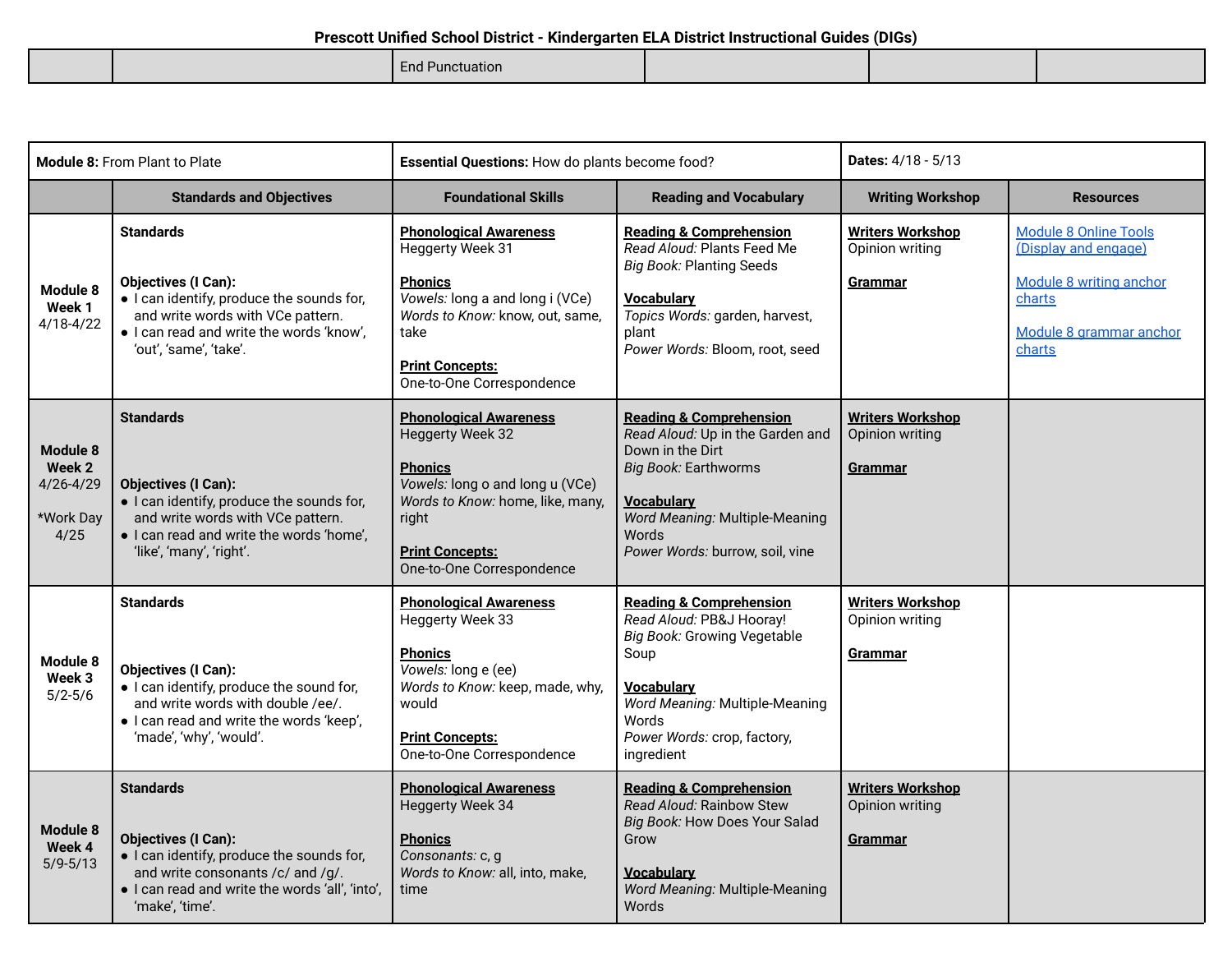| Power Words: peel, row, serve<br><b>Print Concepts:</b><br>Labels and Captions |
|--------------------------------------------------------------------------------|
|--------------------------------------------------------------------------------|

| <b>Module 9: Animal Habitats</b>    |                                                                                                                                                                                                                                                | Essential Questions: What makes a habitat a home?                                                                                                                                                                                                             |                                                                                                                                                                                                                                                          | Dates: 5/16 - 5/26                                     |                                                                                                                                |
|-------------------------------------|------------------------------------------------------------------------------------------------------------------------------------------------------------------------------------------------------------------------------------------------|---------------------------------------------------------------------------------------------------------------------------------------------------------------------------------------------------------------------------------------------------------------|----------------------------------------------------------------------------------------------------------------------------------------------------------------------------------------------------------------------------------------------------------|--------------------------------------------------------|--------------------------------------------------------------------------------------------------------------------------------|
|                                     | <b>Standards and Objectives</b>                                                                                                                                                                                                                | <b>Foundational Skills</b>                                                                                                                                                                                                                                    | <b>Reading and Vocabulary</b>                                                                                                                                                                                                                            | <b>Writing Workshop</b>                                | <b>Resources</b>                                                                                                               |
| Module 9<br>Week 1<br>$5/16 - 5/20$ | <b>Reading Standards</b><br><b>Writing Standards</b><br><b>Objectives (I Can):</b><br>• I can identify and write words with<br>short vowels.<br>· I can read and write the words 'about',<br>'came', 'gave', 'one', 'because', 'just'.         | <b>Phonological Awareness</b><br>Heggerty Week 35 (*LAST* week of<br>Heggerty skills)<br><b>Phonics</b><br>Review: Consonants and Short<br>Vowels<br>Words to Know: about, came, gave<br><b>Print Concepts:</b><br>Review: Book Parts                         | <b>Reading &amp; Comprehension</b><br>Read Aloud: Why Living Things<br><b>Need Homes</b><br>Big Book: What Am I? Where Am<br>$\overline{12}$<br><b>Vocabulary</b><br>Topic Words: habitat, protect,<br>provide<br>Power Words: living, weather,<br>young | <b>Writers Workshop</b><br>Research writing<br>Grammar | <b>Module 9 Online Tools</b><br>(Display and engage)<br>Module 9 writing anchor<br>charts<br>Module 9 grammar<br>anchor charts |
| Module 9<br>Week 2<br>$5/23 - 5/26$ | <b>Reading Standards</b><br><b>Writing Standards</b><br><b>Objectives (I Can):</b><br>• I can identify and write words with<br>digraphs and long vowels.<br>· I can read and write the words 'pick',<br>'play', 'again', 'ate', 'how', 'them'. | <b>Phonological Awareness</b><br>Add Phonemes; Delete Phonemes<br>(skill from Into Reading manual)<br><b>Phonics</b><br>Review: Consonant blends and short<br>vowels<br>Words to Know: one, because, just<br><b>Print Concepts:</b><br>Review: Directionality | <b>Reading &amp; Comprehension</b><br>Read Aloud: Welcome Home,<br>Bear<br>Big Book: Black Bears<br>Vocabulary<br>Word Relationships: Classify and<br>Categorize<br>Power Words: forest, steep,<br>underground                                           | <b>Writers Workshop</b><br>Research writing<br>Grammar |                                                                                                                                |
| Module 9<br>Week 3                  |                                                                                                                                                                                                                                                | <b>Phonological Awareness</b><br><b>Phonics</b><br>Review: Digraphs and Long Vowels<br>Words to Know: pick, play, again<br><b>Print Concepts:</b><br>Concept of a Word                                                                                        | Read Aloud: A Day and Night in<br>the Desert<br>Big Book: In the Tall, Tall Grass<br><b>Vocabulary</b><br>Word Relationships: Classify and<br>Categorize<br>Power Words: burrow, prey,<br>search,                                                        |                                                        |                                                                                                                                |
| <b>Module 9</b><br>Week 4           |                                                                                                                                                                                                                                                | <b>Phonological Awareness</b><br><b>Phonics</b><br>Review: Consonant and long vowels<br>Words to Know: ate, how, them                                                                                                                                         | Read Aloud: Red Knit Cap Girl to<br>the Rescue<br><b>Big Book: Polar Animals</b><br><b>Vocabulary</b><br>Word Relationships: Classify and<br>Categorize                                                                                                  |                                                        |                                                                                                                                |